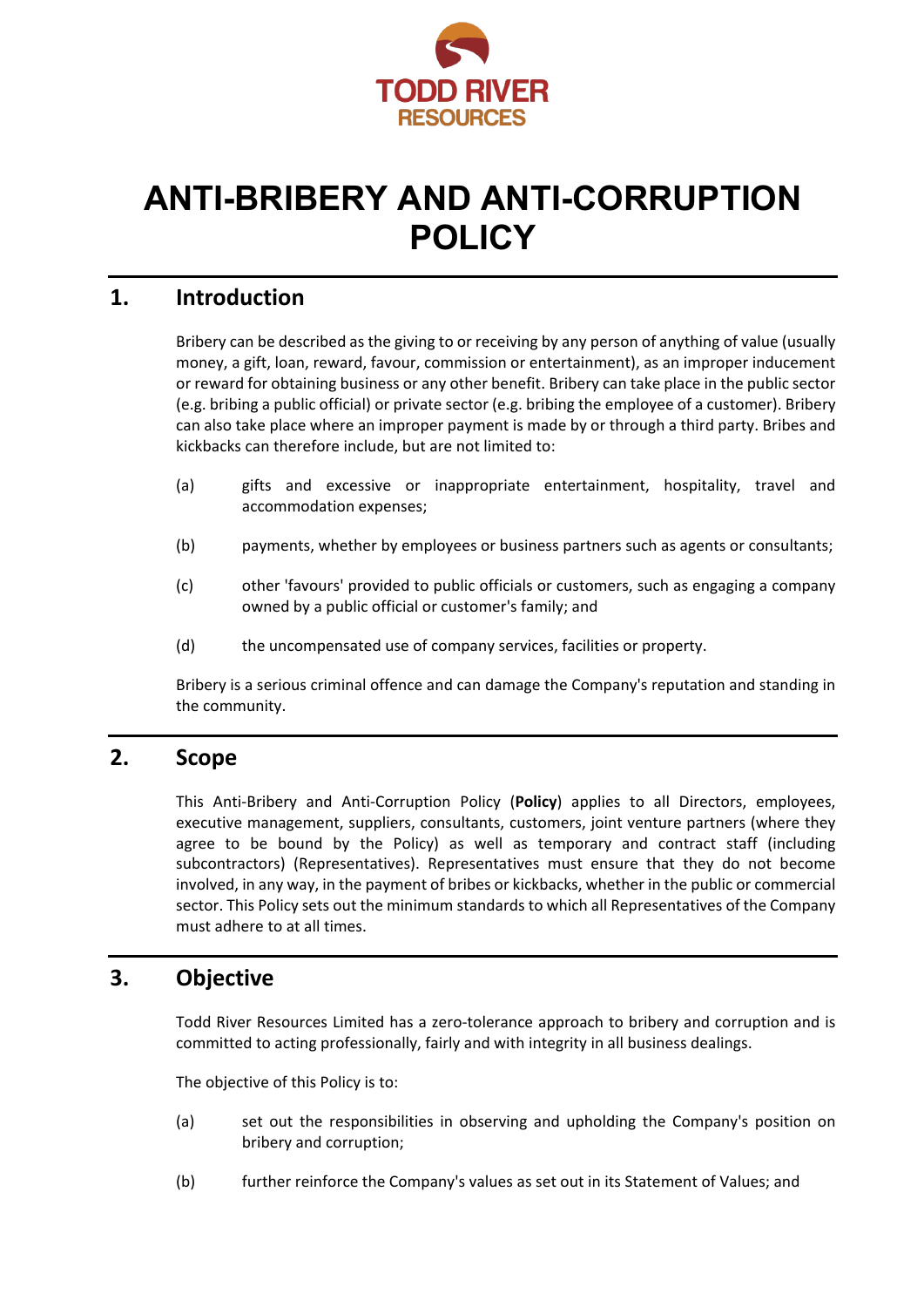(c) provide information and guidance to those working for the Company on how to recognise and deal with bribery and corruption issues.

# **4. Anti-bribery and anti-corruption policy**

#### **4.1 Policy details**

No Representative of the Company is permitted to pay, offer, accept or receive a bribe in any form. A Representative must never:

- (a) offer, pay or give anything of value to a public official in order to obtain business or anything of benefit to the company. "Public official" should be understood very broadly, and this means anyone paid directly or indirectly by the government or performing a public function, including officials of state owned enterprises and public international organisations;
- (b) attempt to induce a public official, whether local or foreign, to do something illegal or unethical;
- (c) pay any person when you know, or have reason to suspect, that all or part of the payment may be channelled to a public official. You should therefore be careful when selecting third parties, such as agents, contractors, subcontractors and consultants;
- (d) offer or receive anything of value as a "quid pro quo" in relation to obtaining business or awarding contracts. Bribery of "public officials" is a serious matter, but bribery of those working in the private sector is also illegal and contrary to the Company's Code of Conduct;
- (e) establish an unrecorded (slush) fund for any purpose;
- (f) otherwise use illegal or improper means (including bribes, favours, blackmail, financial payments, inducements, secret commissions or other rewards) to influence the actions of others; or offering anything of value when you know it would be contrary to the rules of the recipient's organisation for the recipient to accept it;
- (g) make a false or misleading entry in the company books or financial records;
- (h) act as an intermediary for a third party in the solicitation, acceptance, payment or offer of a bribe or kickback;
- (i) so-called "facilitation" or "grease" payments are prohibited. Such payments should not be made to public officials, even if they are nominal in amount and/or common in a particular country;
- (j) do anything to induce, assist or permit someone else to violate these rules; and
- (k) ignore, or fail to report, any suggestion of a bribe.

As well as complying with the specific prohibitions in this Policy, Representatives must exercise common sense and judgement in assessing whether any arrangement could be perceived to be corrupt or otherwise inappropriate.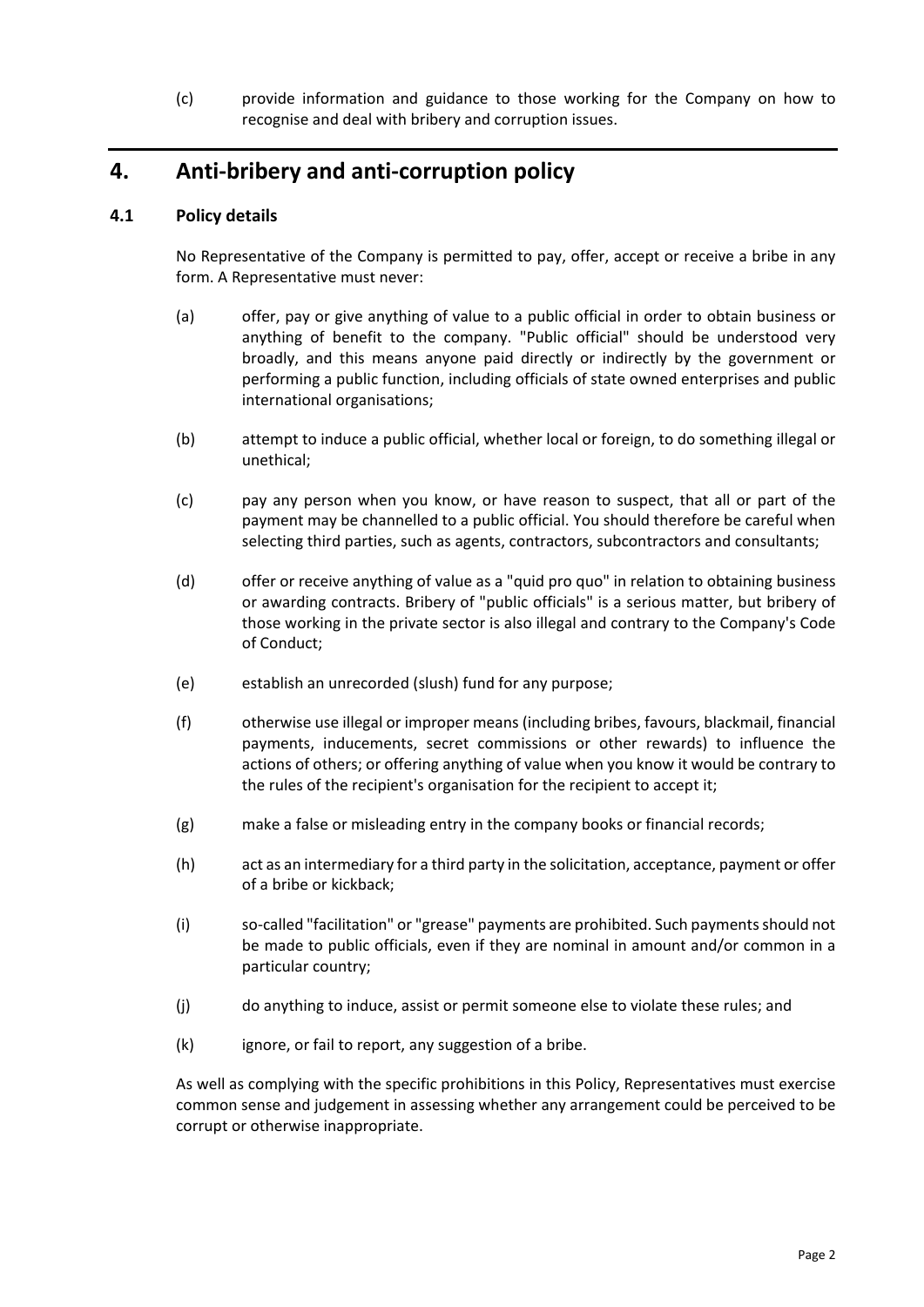#### **4.2 Agents and Intermediaries**

- (a) Representatives should not hire an agent, consultant or other intermediary if they have reason to suspect that they will pay bribes on behalf of the Company's behalf.
- (b) Representatives should seek to ensure that any third parties that are hired will not make, offer, solicit or receive improper payments on behalf of the Company. All fees and expenses paid to third parties should represent appropriate and justifiable remuneration for legitimate services to be provided and should be paid directly to the third party. Accurate financial records of all payments must be kept.
- (c) All business units should adopt appropriate procedures directed towards ensuring that their arrangements with third parties do not expose them to non-compliance with this Policy. Such procedures should assist Representatives in determining whether particular third parties present a corruption risk and, if so, what steps should be taken to address that risk. This may include, in particular, cases where a third party is engaged to act on behalf the Company:
	- (i) to solicit new business;
	- (ii) to interact with public officials; or
	- (iii) In other high risk situations.
- (d) Representatives must also be aware of factors which suggest the third party may pose a high corruption risk, and consult with their line managers to assess whether there is a need for enhanced due diligence and monitoring, or whether a proposed relationship should not proceed.

#### **4.3 Gifts, entertainment and hospitality**

The Company prohibits the offering of acceptance of gifts, entertainment or hospitality in circumstances which would be considered to give rise to undue influence. All Representatives must notify the Company Secretary or Managing Director of any gifts and/or benefits, either offered or accepted and valued at AUD\$500 or more, to safeguard and make transparent their relationships and dealings with third parties.

#### **4.4 Charitable and political donations**

- (a) The Company does not make political donations or payments.
- (b) Charitable donations can in some circumstances be used as a disguise for bribery, e.g. where a donation is provided to a 'charity' which is controlled by a public official who is in a position to make decisions affecting the Company. Therefore, whilst the Company supports community outreach and charitable work, recipients must be subject to a suitable due diligence and approval process in all circumstances. It must be clear who the actual recipient of the donation is and for whose benefit the donation is ultimately made.

#### **4.5 Mergers and acquisitions**

An anti-corruption due diligence on companies which the Company is considering acquiring should be performed during the overall due diligence process. The following risk areas should be considered during the due diligence process: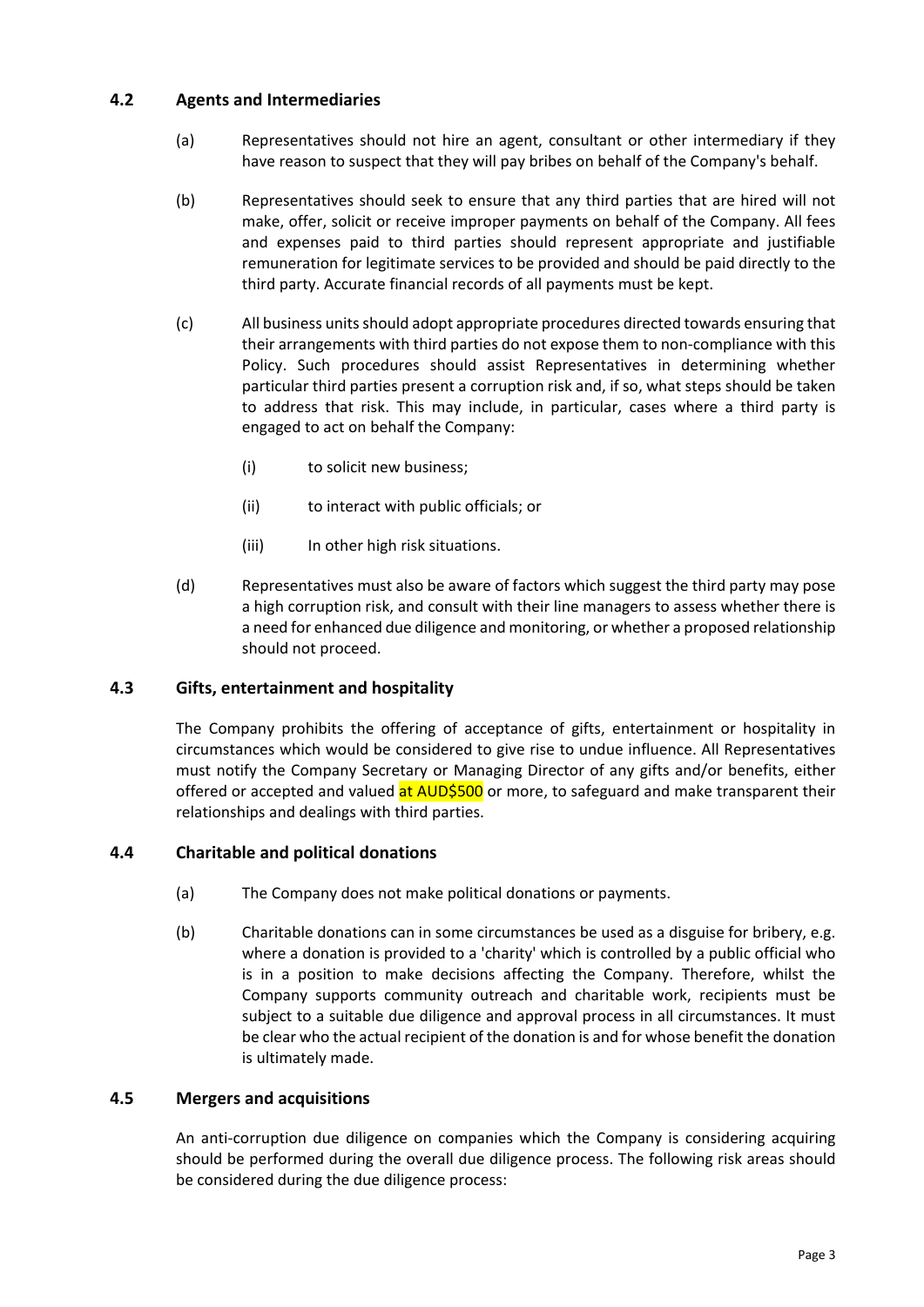- (a) an entity's control environment: policies, procedures, employee training, audit environment and whistleblower issues;
- (b) any ongoing or past investigations (government or internal), adverse audit findings (external or internal), or employee discipline for breaches of anti-corruption law or policies;
- (c) the nature and scope of an entity's government sales and the history of significant government contracts or tenders. Risks include improper commissions, side agreements, cash payments and kickbacks;
- (d) an entity's important regulatory relationships, such as key licenses, permits, and other approvals. Due diligence in that context would focus on employees who interact with these regulators, and whether there are any fees, expediting payments, gifts or other benefits to public officials;
- (e) travel, gifts, entertainment, educational or other expenses incurred in connection with marketing of products or services, or in connection with developing and maintaining relationships with government regulators. Diligence in this area would include examining expense records, inspection or training trips, and conference attendee lists and expenses;
- (f) an entity's relationships with distributors, sales agents, consultants, and other third parties and intermediaries, particularly those who interact with government customers or regulators; and
- (g) an entity's participation in joint ventures or other teaming arrangements that have significant government customers or are subject to significant government regulation.

#### **4.6 Reporting bribery and suspicious activity**

- (a) If you become aware of any actual or suspected breach of this Policy or if you are ever offered any bribe or kickback, you must report this to the Authorised Officer (see Schedule 1). Processes are in place to ensure that such complaints are investigated and appropriate action taken. The Company will not permit retaliation of any kind against any Representative for making good faith reports about actual or suspected violations of this Policy. These processes apply to all Representatives of the Company.
- (b) Whistleblowing reports should be made in accordance with the Company's Whistleblower Protection Policy. Matters which may be reported to the Authorised Officers include (but are not limited to):
	- (i) conduct which is inconsistent with the Company stated vision, its Code of Conduct, policies and procedures;
	- (ii) violation of law;
	- (iii) abuse of company resources and assets;
	- (iv) danger to health and safety of any individual;
	- (v) deliberate concealment of information;
	- (vi) fraud, corruption, bribery, extortion and theft;
	- (vii) financial misconduct;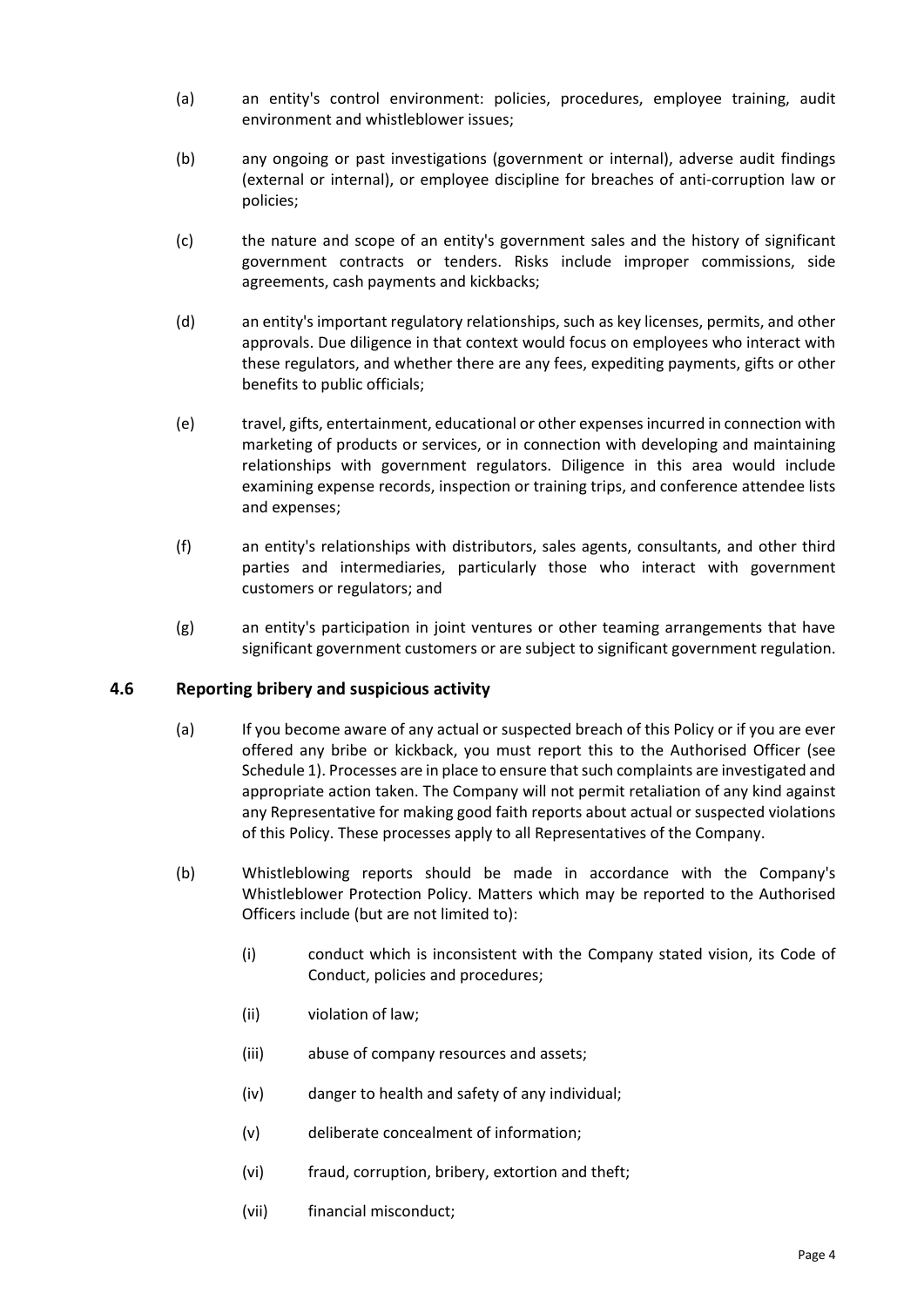- (viii) unfair discrimination; and
- (ix) attempt to suppress or conceal information relating to any of the above.
- (c) The Company expects all Representatives whether full-time, part-time or temporary acting in good faith to report unethical or fraudulent conduct without fear or favour.
- (d) Customers and suppliers are also encouraged to report unethical and fraudulent activities and (in the case of customers) activities that could constitute, or could be perceived to be, collusion or price fixing.
- (e) Representatives have an obligation to report suspected or potential breaches of this Policy to the Authorised Officer. All information and reports to an Authorised Officer will be dealt with in a responsible and sensitive manner.

## **5. Roles and Responsibilities**

- (a) It is the responsibility of all Representatives to know and adhere to this Policy.
- (b) The Board have direct responsibility for the Policy, for maintaining it and for providing advice and guidance on its implementation.
- (c) All business unit managers are directly responsible for implementing the Policy within their business areas, and for adherence by their staff.
- (d) The Board must ensure that managers and employees likely to be exposed to bribery and corruption are trained to recognise and deal with such conduct in accordance with this Policy.
- (e) Material breaches of this Policy will be reported to the Board by Authorised Officers.

## **6. Compliance**

- (a) Representatives are required to familiarise and fully comply with this Policy.
- (b) Any Representative who fails to comply with the provisions as set out above or any amendment thereto, may be subject to appropriate disciplinary or legal action.
- (c) the Company's policies, standards, procedures and guidelines comply with legal, regulatory and statutory requirements.
- (d) The Board is responsible for reviewing this Policy to determine its appropriateness to the needs of the Company from time to time.
- (e) This Policy may be amended from time to time in the sole discretion of the Company.

## **7. Enquires**

Enquiries about this Policy should be directed to the Company Secretary or the Managing Director.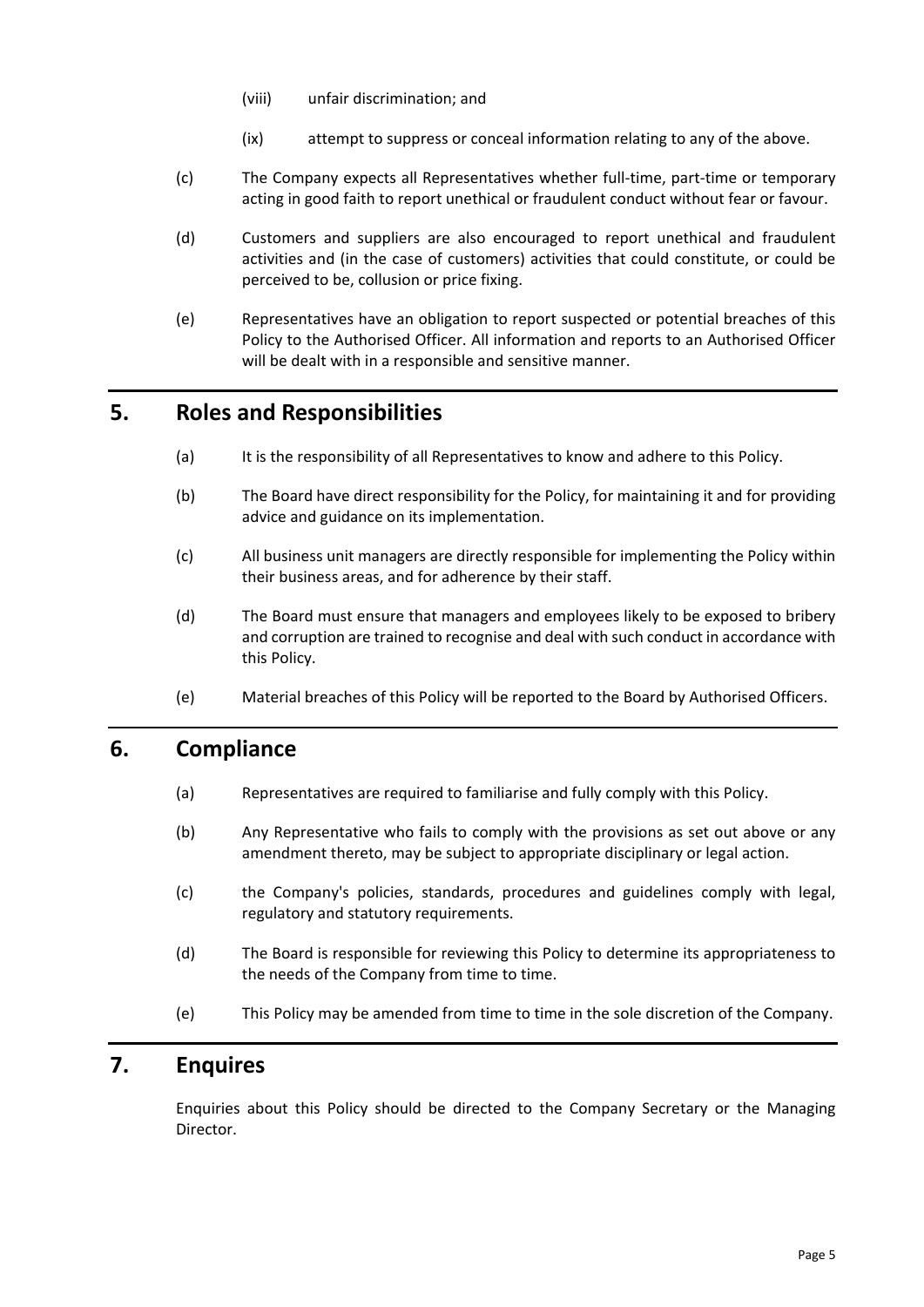# **8. Related Documents**

- (a) Code of Conduct
- (b) Whistleblower Protection Policy
- (c) Statement of Values